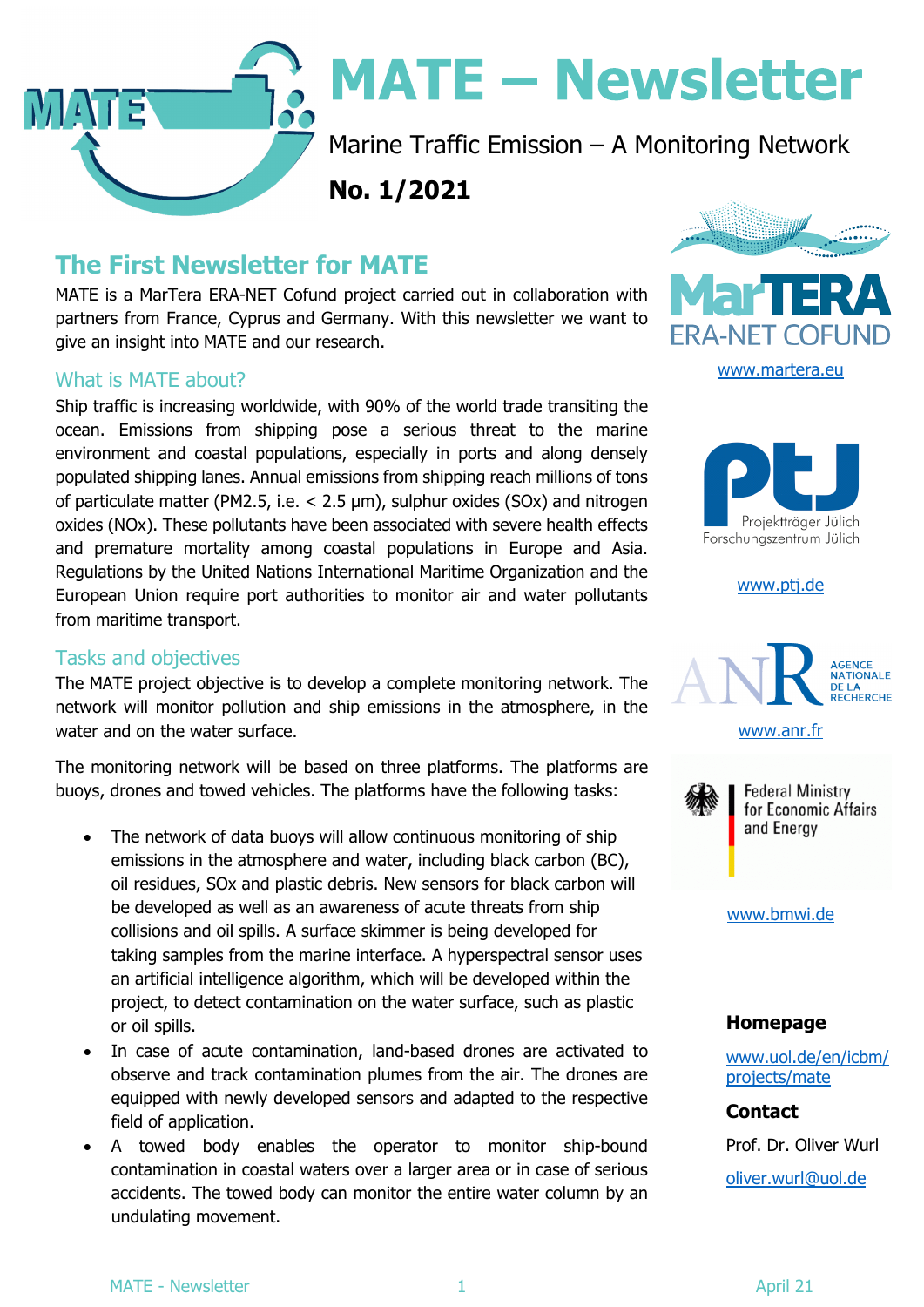## Carl von Ossietzky Universität Oldenburg

www.uol.de



www.icbm.de



www.dfki.de



www.4h-jena.de



www.univ-amu.fr



www.mio.osupytheas.fr

### **How to detect Black Carbon?**

Black carbon or soot refers to as highly condensed carbonaceous residue from incomplete combustion process, such as the combustion of fuel in ship engine. Soot studies have been conducted since 80s due to the significant influence of soot to environment and human health such as respiratory troubles, premature mortality and disability or different kinds of cancer. However, soot is not a single substance with a defined structure but rather a moiety of compound, which makes it difficult to measure and characterize.



When a ship engine operates, it burns fuel to provide energy for its propulsion. At same time, this burning process also emits pollutants such as NOx, SOx and soot. These pollutants can go directly into the air or into water via wet deposition and scrubber effluents.